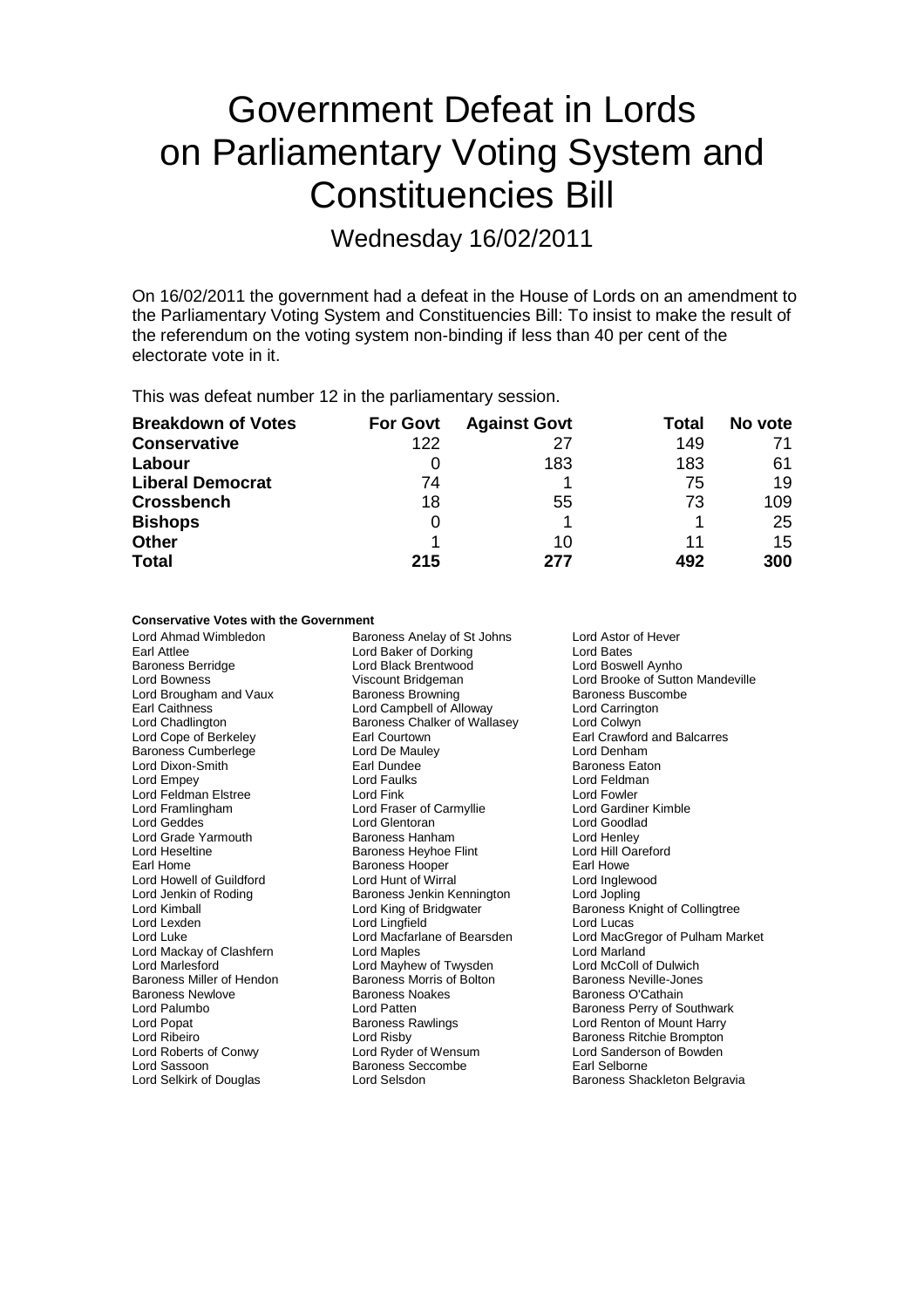Lord Shaw of Northstead **Lord Sheikh Lord Sheikh Lord Stelmersdale**<br>
Lord Soulsby of Swaffham Prior Lord Spicer **Lord Steller Lord St John of Fawsley** Lord Soulsby of Swaffham Prior Lord Spicer<br>
Lord Statement Cond Sterling of Plaistow Baroness Stowell Beeston<br>
Lord Sterling of Plaistow Baroness Stowell Beeston Lord Strathclyde Lord Taylor of Holbeach Lord Trimble<br>
Lord Taylor of Holbeach Lord Trimble<br>
Lord Tugendhat Baroness Ve Lord True Lord Tugendhat Network Charoness Verma<br>Lord Walded Lord Waldegrave of North Hill Baroness Warsi Lord Wade of Chorlton Lord Waldegrave of North Hill<br>
Lord Wasserman Lord Wei Baroness Wilcox **Lord Wolfson of Sunningdale** Lord Young of Graffham Viscount Younger Leckie

**Conservative Votes against the Government** Lord Cavendish of Furness Lord Elton<br>
Lord Cavendish of Furness<br>
Lord Forsyth of Drumlean<br>
Baroness C Baroness Fookes **Lord Forsyth of Drumlean** Baroness Gardner of Parkes<br>
Lord Glenarthur **Baroness Constant Constant Constant Constant Constant Constant Lord Hamilton of Epsom** Lord Glenarthur Lord Griffiths of Fforestfach<br>
Lord Harris of Peckham<br>
Lord Higgins Lord Howard of Rising Lord Howe of Aberavon<br>
Lord Lawson of Blaby Lord Mawhinney Lord Lawson of Blaby Lord Mawhinney Lord Moore of Lower Marsh Lord Reay Baroness Sharples Lord Swinfen

## **Labour Votes with the Government**

**Labour Votes against the Government** Baroness Adams of Craigielea Lord Adonis Lord Ahmed Lord Anderson of Swansea Baroness Andrews Lord Archer of Sancherson of Sancher of Sancher of Sancher Corp. Lord Bach<br>Baroness Armstrong Hill Top Lord Bach Baroness Armstrong Hill Top Lord Bach Baroness Bakewell Baroness Bakewell Baroness Bakewell Baroness Bakewell<br>
Lord Barnett Lord Bassam of Brighton Lord Berkeley Lord Barnett **Lord Bassam of Brighton** Lord Berkele<br>
Lord Bhattacharyya Baroness Billingham Lord Bilston Lord Bhattacharyya Baroness Billingham<br>
Lord Boateng<br>
Lord Borrie Lord Bradley Lord Brennan Lord Brett Lord Brooke of Alverthorpe Lord Brookman and Lord Brookman Lord Brookman Lord Browne<br>
Lord Campbell-Savours Lord Carter of Coles Lord Christopher Lord Campbell-Savours<br>
Lord Clark of Windermere<br>
Lord Clinton-Davis Lord Corbett of Castle Vale Baroness Corston Baroness Crawley<br>
Lord Cunningham of Felling Lord Davidson of Glen Clova Lord Davies Stamford Lord Cunningham of Felling Lord Davidson of Glen Clova Lord Davies<br>Lord Davies of Coity Lord Desai Lord Desai Lord Dixon Lord Davies of Coity<br>
Baroness Donaghy<br>
Lord Donoughue<br>
Lord Donoughue<br>
Baroness Drake Baroness Donaghy **Lord Donoughy** Lord Donoughue Baroness Donaghy **Baroness Lord Elder** Lord Dubs<br>
Lord Elder Lord Evans of Watford<br>
Lord Ealconer of Thoroton Baroness Farrington of Ribbleton Lord Faulkner of Worcester Lord Falconer of Thoroton Baroness Farrington of Ribbleton<br>Lord Filkin Baroness Ford Lord Filkin Baroness Ford The Lord Foster of Bishop Auckland<br>Lord Foulkes of Cumnock Baroness Gale The Baroness Gibson of Market Ras Lord Giddens **Lord Gilbert** Baroness Golding Lord Goldsmith **Lord Gordon of Strathblane** Baroness Gould of Potternewton Lord Gould of Brookwood Lord Grabiner Lord Graham of Edmonton Lord Grantchester Lord Grenfell Lord Griffiths of Burry Port Lord Grocott<br>
Lord Harrison<br>
Lord Haworth<br>
Lord Haworth Lord Hart of Chilton Lord Haworth Baroness Healy Primrose Hill<br>Baroness Henig Baroness Hilton of Eggardon Lord Hollick Baroness Henig<br>Baroness Hollis of Heigham Lord Howarth of Newport Baroness Hollis of Heigham Lord Howarth of Newport Baroness Howells of St Davids<br>
Lord Howie of Troon Lord Hoyle Cord Hovels Cord Hughes of Woodside Baroness Hughes Stretford Lord Hunt of Kings Heath<br>
Lord Janner of Braunstone Baroness Jay of Paddington Lord Janner of Braunstone **Baroness Jay of Paddington** Baroness Jones of Whitchurch<br>Lord Jones **Barones Lord Jordan** Baroness Jay of Paddington **Baroness Jones of Whitchurch** Lord Jones **Lord Jones** Lord Jordan **Lord Julies Corporation**<br>
Lord Kennedy Southwark **Lord King of West Bromwich**<br>
Lord King of West Bromwich Lord Kennedy Southwark Baroness Kennedy of The Shaws Lord King of V<br>Baroness King Baroness Kinnock Holyhead Lord Kinnock Baroness Kingsmill **Baroness Kinnock Holyhead** Lord Kinnock Lord Cord Cord Cord Cord Lord Lavard<br>
Lord Kirkhill **Cord Lord Cord Cord Cord Cord Cord Lavard** Lord Kirkhill Corresponding Lord Knight Weymouth Corresponding Lord Layard<br>
Lord Lea of Crondall Corresponding Baroness Liddell Coatdyke Lord Liddle Baroness Lister Burtersett Lord Lord Lofthouse of Pontefract Lord Lympne<br>
Lord Macdonald of Tradeston Lord MacKenzie of Culkein Lord Mackenz Lord Macdonald of Tradeston Lord MacKenzie of Culkein Lord Mackenzie of Framwellgate<br>Baroness Mallalieu Lord Malloch-Brown Lord Mandelson Baroness Massey of Darwen Lord Maxton Lord Maxton Lord McAvoy<br>Lord McAvoy Lord McAvoy Lord McAvoy Lord McAvoy Lord McConnell Glenscorrodale and Baroness McDonagh and Lord McFall Alcluithell<br>Baroness McIntosh of Hudnall and Lord McKenzie of Luton and Lord Mitchell Baroness McIntosh of Hudnall Lord McKenzie of Luton<br>
Lord Morgan brefelin<br>
Baroness Morgan of Drefelin Lord Morgan by Taroness Morgan of Drefelin<br>
Lord Morris of Handsworth Lord Morris of Aberavon<br>
Lord Morris of Manchester Lord Morris of Handsworth Lord Morris of Aberavon Lord Morris of Manchester Lord Myners **Baroness Nye** Baroness Nye Lord O'Neill of Clackmannan<br>
Lord Parekh Lord Patel of Blackburn Lord Pendry Lord Parekh Lord Patel of Blackburn Lord Pendry Lord Ponsonby of Shulbrede

Lord Sterling of Plaistow

Lord Norton of Louth

Lord Boateng Lord Borrie Lord Boyd of Duncansby Lord Clinton-Davis<br>
Baroness Corston<br>
Baroness Crawley Lord Hoyle<br>
Lord Hughes of Woodside<br>
Lord Hunt of Kings Heath<br>
Lord Irvine of Lairg Baroness Liddell Coatdyke Lord Malloch-Brown Lord Mandels<br>

Lord Maxton<br>

Lord McAvoy Lord Pitkeathley<br>
Lord Plant of High<br>
Lord Prescott Baroness Prosser

**Baroness Wheatcroft**<br>Lord Wolfson Aspley Guise

Lord Harris of Peckham Lord Higgins Lord Hodgson of Astley Abbotts<br>
Lord Howard of Rising Lord Howe of Aberavon Lord Lamont of Lerwick Baroness Trumpington

Lord Foulkes of Cumnock **Baroness Gale** Baroness Gale Baroness Gibson of Market Rasen<br>
Baroness Golding<br>
Baroness Golding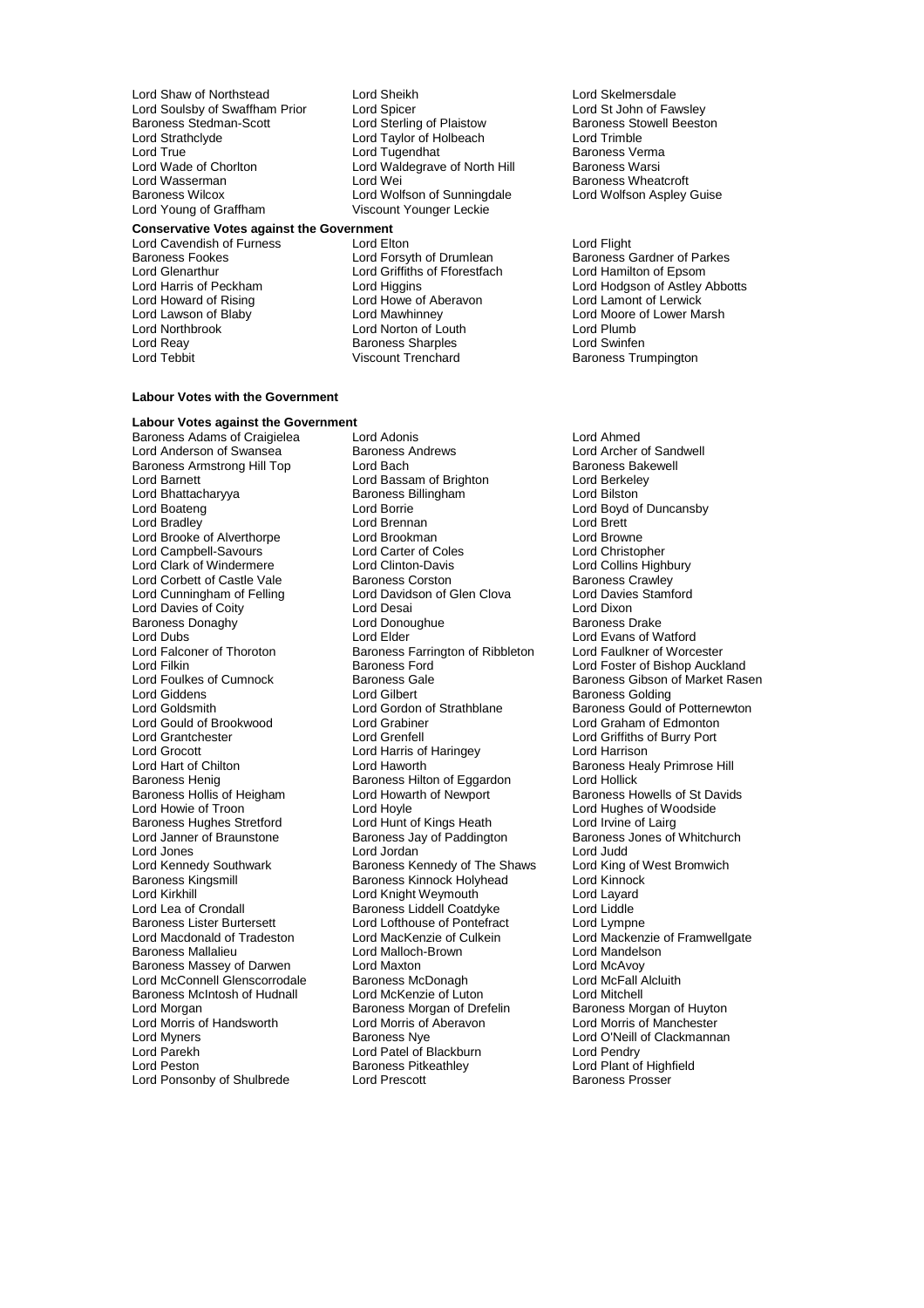- Lord Rea Lord Reid Cardowan Baroness Rendell of Babergh<br>Lord Richard Lord Robertson of Port Ellen Lord Rosser Lord Richard **Lord Robertson of Port Ellen**<br>
Lord Rowlands **Lord Ross Rovall of Blaisdon** Baroness Scotland of Asthal Lord Sewel<br>Baroness Sherlock Cliscount Simon Baroness Sherlock <br>
Lord Smith of Leigh **Baroness Smith Basildon**<br>
Lord Smape Lord Snape Baroness Taylor of Bolton Lord Temple-Morris Lord Tomlinson Lord Touhig Lord Triesman Lord Tunnicliffe Baroness Turner of Camden Baroness Wall of New Barnet Lord Warner Lord Wedderburn of Charlton **Lord West of Spithead** Baroness Wheeler<br>Baroness Whitaker **Lord Whitty** Lord Whitty **Baroness Wilkins** er Baroness Whitaker **Communist Construction Construction**<br>
Lord Williams of Elvel **Communist Construction Communist Communist Construction**<br>
Lord Williams of Elvel **Communist Communist Communist Communist Communist Commun** Lord Williams of Elvel Lord Wills<br>
Lord Woolmer of Leeds
Baroness Worthington Lord Woolmer of Leeds **Baroness Worthington Lord Young of Norwood Green**
- Baroness Quin **Baroness Communist Control** Lord Radice **Baroness Ramsay of Cartvale**<br>
Lord Rea **Baroness Rendell of Babergh**<br>
Lord Reid Cardowan **Baroness Rendell of Babergh** Lord Rowlands Baroness Royall of Blaisdon Lord Sawyer **Baroness Smith Basildon**

#### **Liberal Democrat Votes with the Government**

Lord Ashdown of Norton-sub-Hamdon Lord Avebury **Baroness Benjaming Corress Benjam**<br>Baroness Bonham-Carter of Yarnbury Lord Bradshaw **Baroness Brinton** Baroness Bonham-Carter of Yarnbury Lord Bradshaw<br>Lord Burnett **Baroness Bonham-Carter of Yarning** Lord Carlile of E Lord Clement-Jones Lord Cotter Lord Dholakia Baroness Doocey **Lord Dykes** Lord Dykes Baroness Falkner of Margravine<br>Baroness Garden of Frognal **Baroness Lord German** Baroness Lord Goodhart Baroness Garden of Frognal Lord German<br>Lord Greaves Lord Greaves Lord Greaves<br>
Lord Greaves **Baroness Harris of Richmond Baroness Hamwee** Baroness Harris of Richmond<br>
Lord Hussain Baroness Hussein-Ece Baroness Jolly Lord Hussain Cheltenham Baroness Hussein-Ece Baroness Jolly<br>Lord Jones of Cheltenham Lord Kirkwood of Kirkhope Baroness Kramer Lord Jones of Cheltenham Lord Kirkwood of Kirkhope<br>
Lord Lee of Trafford Lord Lester of Herne Hill Lord Lee of Trafford Lord Lord Lester of Herne Hill Baroness Linklater of Butterstone<br>Lord Lord Macedonald River Glaven Lord Maclennan of Rogart Lord Loomba<br>
Lord Macdonald River Glaven<br>
Lord Macdonald River Glaven<br>
Lord Macdonald River Gart Mac Baroness Maddock **Earl Mar and Kellie Communist Carl Marks Henley-on-Thames**<br>
Lord McNally **Communist Communist Communist Communist Communist Communist Communist Communist Communist Communist** Lord McNally **Baroness Miller of Chilthorne Domer**<br>Baroness Nicholson of Winterbourne **Baroness Northover** Baroness Nicholson of Winterbourne<br>
Baroness Northover Lord Oakeshott of Seagrove Bay<br>
Lord Palmer Childs Hill Baroness Parminter Lord Phillips of Sudbury Lord Palmer Childs Hill **Baroness Parminter** Lord Phillips of Sudbury<br>
Lord Razzall **Lord Reades Lord Redesdale** Lord Rennard Lord Razzall<br>
Lord Roberts of Llandudno<br>
Lord Rodgers of Quarry Bank Lord Sharkey **Baroness Sharp of Guildford** Lord Shipley<br>
Lord Shutt of Greetland Lord Smith of Clifton Lord Stephen Lord Shutt of Greetland Lord Smith of Clifton Lord Stephen Lord Stoneham Droxford Lord Strasburger Lord Taverne Lord Teverson Baroness Thomas of Winchester<br>Baroness Tonge Lord Tordoff Baroness Tonge **Communist Communist Condition**<br>
Lord Wallace of Saltaire Lord Wallace of Tankerness **Communist Communist Communist Communist Communist Communist**<br>
Lord Wallace of Saltaire Lord Wallace of Tankerness **Commun** Lord Wallace of Saltaire **Lord Wallace of Tankerness**<br>
Lord Watson of Richmond Lord Willis Knaresborough

Lord Addington Lord Alderdice Lord Allan Hallam Lord Carlile of Berriew Lord Chidgey Lord Willis Knaresborough

## **Liberal Democrat Votes against the Government** Viscount Falkland

## **Crossbench Votes with the Government**

**Crossbench Votes against the Government** Lord Aberdare **Lord Adebowale** Cord Attenuation Cord Adebowale Viscount Allenby of Megiddo<br>
Lord Armstrong of Ilminster **Lord Best** Lord Bichard Lord Armstrong of Ilminster **Lord Best** Lord Best **Baroness** Butler-Sloss Baroness Boothroyd Baroness Butler-Sloven<br>- Baroness Butler-Sloven<br>- Baroness Lord Condon Lord Dear **Construction Construction Construction**<br>
Lord Elystan-Morgan **Construction Construction Carl E**arl Erroll Christen Baroness Fire Lord Elystan-Morgan **Exric Executes Entity Carl Erroll** Baroness Finlay of Llandaff<br>Baroness Fritchie **Baroness Greengross** Baroness Grey-Thompson Baroness Fritchie **Baroness Greengross** Baroness Grey-Thompson Baroness Howe of Idlicote **Lord Kerr of Kinlochard** Lord Kilclooney<br>
Lord Lord Lord Low of Dal<br>
Lord Low of Dal Lord Laming Earl Listowel Lord Low of Dalston Baroness Meacher **Baroness Meacher Constructs** Lord Moser<br>
Lord Neill of Bladen **Baroness O'Neill of Bengarye** Lord Ouseley Lord Neill of Bladen Baroness O'Neill of Bengarve<br>
Lord Pannick<br>
Lord Patel

Lord Broers The Lord Butler of Brockwell Cord Broers Viscount Craigavon<br>
Lord Hennessy Nympsfield Baroness Hogg<br>
Baroness Hogg Baroness Flather **Exercise Exercise Hennessy Nympsfield**<br>
Lord Janvrin<br>
Lord Jay of Ewelme Lord Luce Lord Powell of Bayswater Cord Scott of Foscote<br>
Lord Tombs Cord Wilson of Tillyorn Cord Wight of Richmond

Baroness Masham of Ilton

Lord Soley **Lord Stevenson Balmacara** Baroness Symons of Vernham Dean<br>Baroness Taylor of Bolton Lord Temple-Morris **Lord Tomlinson** 

Baroness Scott of Needham Market

Lord Alton of Liverpool Lord Bew Lord Bew Lord Boston of Faversham<br>Lord Brockwell Lord Boston of Everpool Lord Butler of Brockwell Viscount Craigavon Lord Lloyd of Berwick Lord Wright of Richmond

Lord Chorley<br>Lord Craig of Radley Lord Hall Birkenhead **Baroness Hollins** Baroness Hollins Baroness Howarth of Breckland Baroness Prashar